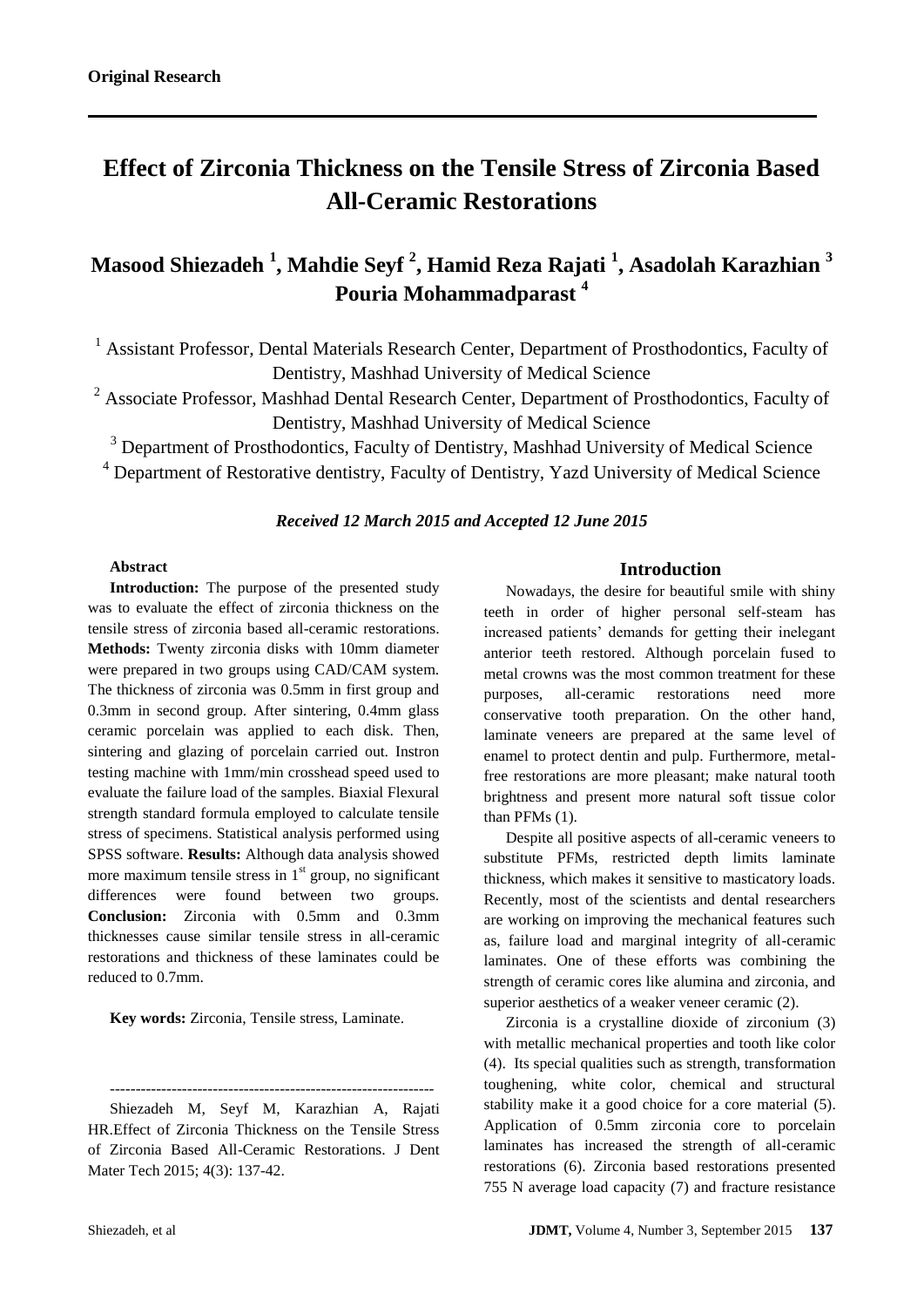of 1mm thickness monolithic zirconia crowns was as same as PMFs (8). In addition, zirconia based laminate veneers presented more fracture resistance in comparison with glass-ceramic ones (9).

Ceramic chipping is the second reason of laminate veneer's failure after aesthetic ones (10). It depends on tooth preparation method, core thickness, finish line position and bonding procedure (11-13). Some studies showed different preparation methods could not affect laminate veneers failure load with several core (9).

Zirconia opacity helps dentists to cover unsightly discolored teeth by thin restorations (9).Aesthetic aims require at least 0.4 mm thickness of veneer porcelain on zirconia core. Thus, through 0.7 mm thickness of laminate veneers, 0.3 mm remains for core materials. So, the purpose of this study was to compare the tensile stress of all-ceramic restoration with 0.3 mm and 0.5mm zirconia core. The null theory was that these two zirconia thicknesses lead similar tensile stress in zirconia based all-ceramic restorations.

#### **Materials and Methods**

Twenty Cercon zirconia based all-ceramic disks were prepared as below:

1. Ceramill® mind software (CAD construction software, AmannGirrbach America, Inc. , USA) used for designing disks with 10mm diameter and 0.5mm thickness in  $1<sup>st</sup>$  group (n=10) and 0.3mm thickness in  $2<sup>nd</sup>$ group  $(n=10)$ .

2. The designed model was sent by CORiTECicam (mes-icore GmbH, Germany), a highly reputable 5-axes Profi-CAM-System, to milling device (CORiTEC-550 imes-icore GmbH, Germany) in order to disk construction from zirconia blanks (Ceramic Zr blank,Jiaozuo Lifeng Industrial Co., China) by its 5 cutting axes.

3. Zirconia disks were placed in sintering furnace (iSINT HT Speed imes-icore GmbH, Germany). The furnace heated up to  $1350$  °c in one hour and half and kept in this temperature for 2 hours. After that, cooling procedure was done for 2 hours and half.

4. 0.4 mm thickness glass ceramic porcelain (Cercon® Ceram Kiss, DeguDent Co., Germany) was applied on every 20 disks by manually aided method. So, in  $1<sup>st</sup>$  and  $2<sup>nd</sup>$  group, the thickness of final disks was 0.9mm and 0.7mm, respectively.

5. Samples were put in furnace and heated in 970° c according to Table 1.

6. Glazer powder applied to each sample and then glazing carried out in 800°c according to Table 1.

Before failure load examination, disks were evaluated under low magnification microscope to clarify any cracks or breaking and damaged samples were then excluded.

Clear surface (Zirconia part) of disks placed on a tripod pellet of universal testing machine (SANTAM STM-20, Santam, Iran) and loaded by one millimeter per minute crosshead speed (a piston with 1.6 mm diameter cylindrical indentor closed to the porcelain surface) and 50 kg to 200 kg load cell until fracture occurred. Force/Extension diagram was traced by Instron software for each sample. After disks breaking, the device was stopped and Peak and Break points which are equal for brittle materials such as zirconia were measured.

Because of different thickness of two groups, Biaxial Flexural strength standard formula used to calculate tensile stress of samples:

 $S = -0.2387 P(X-Y)/d^2$ 

S: Maximum tensile stress

P: load of fracture

d: specimen thickness

 $X=(1+v)\ln(B/C)^{2}+[(1-v)/2](B/C)^{2}$ 

Y =  $(1-v)[1+h(A/C)^{2}]+(1-v)(A/C)^{2}$ 

ѵ: Poisson's ratio = 0.25 (for zirconia and dental porcelain)

A: radius of the support circle

B: radius of the tip of piston

C: samples' diameter

In statistical analysis, 2 independent samples test (Mann Whitney U Test) was used by SPSS version 11.0.0 (SPSS Inc., Chicago, IL, USA.)

#### **Results**

Calculated maximum tensile stress of specimens is presented in Table2.

Diagram 1 & 2 containing Force/Extension diagram of one sample of each group, which was created by Instron device software.

Shapiro-Wilk test showed normal distribution of maximum tensile stress in  $1<sup>st</sup>$  group and then 2 Independent sample test (Mann Whitney U Test) was performed and determined no significant difference between two study groups (P-value=0.063). (Table3)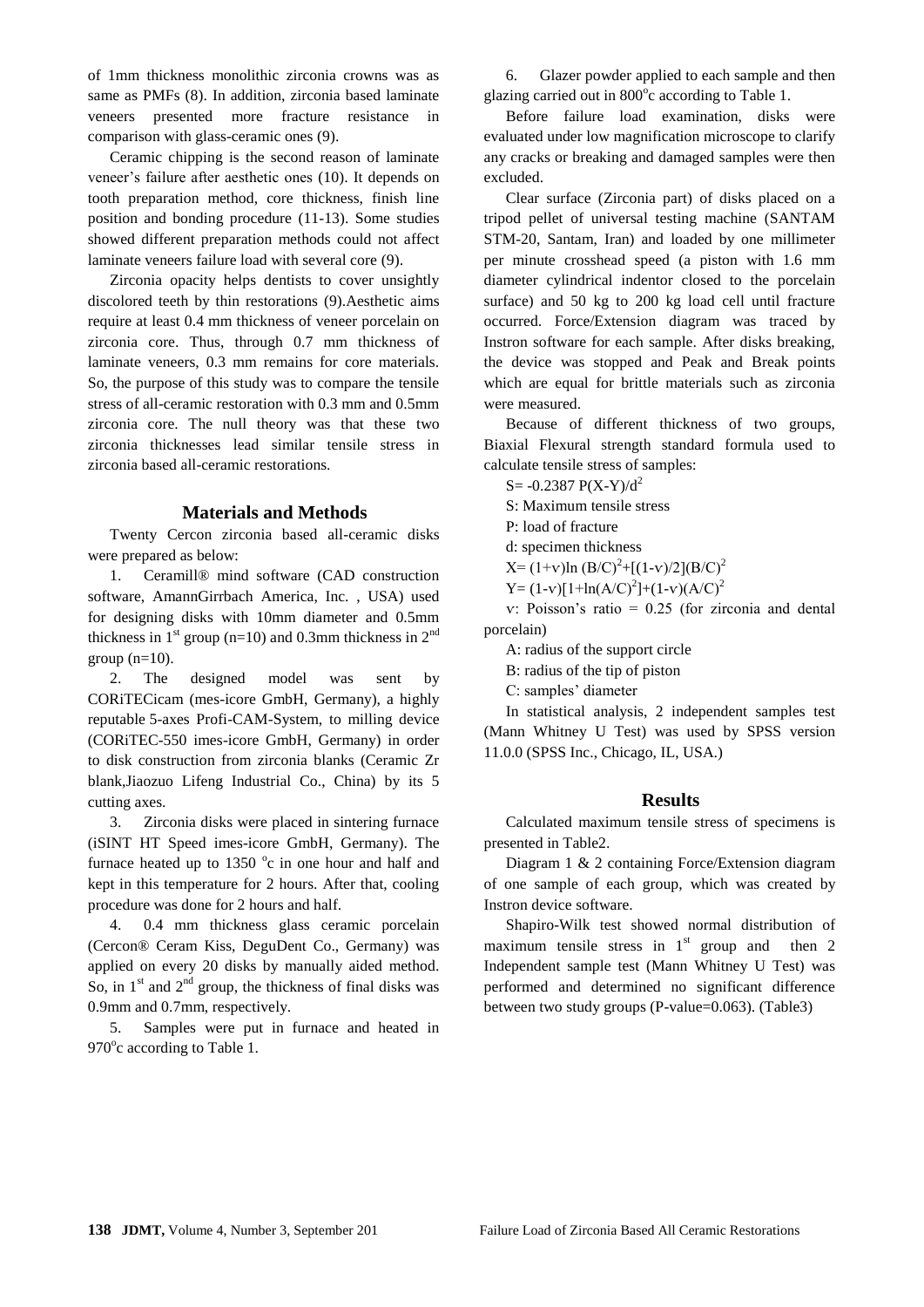| <b>Table 1.</b> Cercon Ceram Kiss firing chart |             |             |                   |             |         |        |           |  |
|------------------------------------------------|-------------|-------------|-------------------|-------------|---------|--------|-----------|--|
|                                                | Pre-heating | Drying time | Heating rate      | Final       | Holding | Vacuum | Long term |  |
|                                                | $(^0c)$     | Pre-heating | $(^{\circ}c/min)$ | temperature | time    | (hPa)  | cooling   |  |
|                                                |             | time        |                   | $(^0c)$     | (min)   |        |           |  |
|                                                |             | (min)       |                   |             |         |        |           |  |
| Paste liner 1                                  | 575         | 8:00        | 55                | 970         | 1:00    | 50     |           |  |
| Paste liner 2                                  | 575         | 8:00        | 55                | 960         | 1:00    | 50     |           |  |
| Margin 1                                       | 450         | 6:00        | 55                | 850         | 1:00    | 50     |           |  |
| Margin 2                                       | 450         | 6:00        | 55                | 850         | 2:00    | 50     | -         |  |
| Dentine 1                                      | 450         | 5:00        | 55                | 830         | 1:30    | 50     |           |  |
| Dentine 2                                      | 450         | 5:00        | 55                | 820         | 1:30    | 50     |           |  |
| Glaze                                          | 450         | 3:00        | 55                | 800         | 1:00    | Ξ.     | 6:00      |  |
| Correction                                     |             | 5:00        | 55                | 680         | 1:00    | 50     | 6:00      |  |
| (Final Kiss)                                   |             |             |                   |             |         |        |           |  |
| Final shoulder                                 | 450         | 5:00        | 55                | 680         | 1:00    | 50     | 6:00      |  |
| $(F-SM)$                                       | 450         |             |                   |             |         |        |           |  |



Figure 1. An example of Force/Extension diagram of 2<sup>nd</sup> group samples calculated by Instron special software. Disk breaking occurred at 231 N.



Figure 2. An example of Force/Extension diagram of 1<sup>st</sup> group samples calculated by Instron special software. Disk breaking occurred at 364.93 N.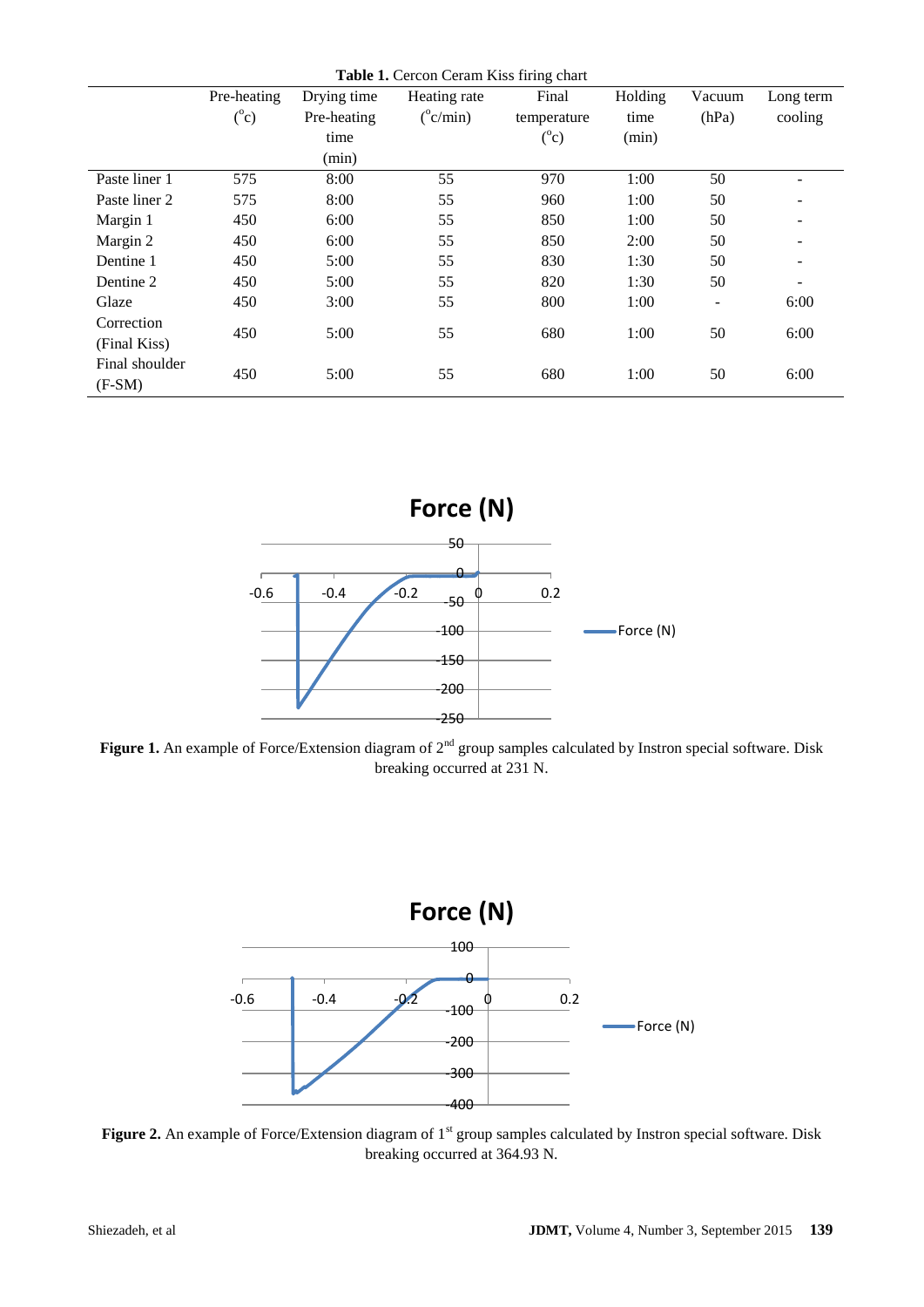| <b>rapic 2.</b> Calculated maximum tensite sucss of specificits |                                   |                                   |  |  |  |  |  |
|-----------------------------------------------------------------|-----------------------------------|-----------------------------------|--|--|--|--|--|
| Number of samples                                               | 10mm diameter and 0.9mm thickness | 10mm diameter and 0.7mm thickness |  |  |  |  |  |
|                                                                 | 830.50                            | 711.99                            |  |  |  |  |  |
| 2                                                               | 642.21                            | 742.22                            |  |  |  |  |  |
| 3                                                               | 963.54                            | 611.77                            |  |  |  |  |  |
| 4                                                               | 852.68                            | 726.13                            |  |  |  |  |  |
| 5                                                               | 816.54                            | 681.98                            |  |  |  |  |  |
| 6                                                               | 876.46                            | 733.95                            |  |  |  |  |  |
|                                                                 | 829.85                            | 794.99                            |  |  |  |  |  |
| 8                                                               | 830.64                            | 902.87                            |  |  |  |  |  |
| 9                                                               | 826.88                            | 679.03                            |  |  |  |  |  |
| 10                                                              | 829.20                            | 898.25                            |  |  |  |  |  |

**Table 2.**Calculated maximum tensile stress of specimens

**Table 3.** Statistical indices for both groups.

|                 |        |                    | ັ      |        |                 |
|-----------------|--------|--------------------|--------|--------|-----------------|
| Group           | Mean   | Standard deviation | Min    | Max    | <i>P</i> -value |
| 0.9mm thickness | 829.85 | 96.57              | 642.21 | 963.54 |                 |
| 0.7mm thickness | 784.32 | 93.36              | 61177  | 902.87 |                 |
|                 |        |                    |        |        |                 |

# **Discussion**

Dentists are looking for the best materials to use in different clinical conditions. They have to rely on standard laboratory tests to choose appropriate substances they need. In clinical situation most of restoration's failures are chipping, breaking or deformation, which are the result of materials' properties. But, it should be considered the restoration success also depends on biophysical and physiological quality of supporting tissue.

Ceramic materials have an important role and situation in restorative dentistry. One of the advantages and also a disadvantage of the ceramics is their brittle nature causing friability of them when there is more than 1% deformity (14). This issue causes researchers efforts to find ways for increasing ceramic strength to prevent its fragility with preservation of other positive characteristics which has made it unique. Such material production has been accelerated during recent years mainly with the aim of increasing the materials power and appearance beauty. Metal core of fixed restoration prostheses is still one of the reliable solutions for ceramic enhancement. However, increasing needs for more beauty in ceramic restorations has led to the endeavors to find a replacement for opaque metal core. Based on the above reasons, all- ceramic systems were emerged that were totally different. zirconia (ZrO2) application is one of the most recent approaches. These materials are applied in industry specifically in electronics and medical fields like in orthopedics. Now, this material has a special place in dentistry that is

mainly used as a core material of ceramic restorations and also as osteointegration substance in dental implants. Application of these materials has been initiated since 2000 and become more acceptable since 2010(15).

Although, different kinds of ceramic systems containing zirconium have been used in industry (16), three systems have been applied in dentistry. These systems include complete stabilized tetragonal zirconia, partial stabilized zirconia, and zirconia reinforced alumina.

In this cross sectional study, the failure load of allceramic restorations containing zirconia with 0.7 and 0.9 millimeters (mm) thickness was assessed and difference between tensile stress and failure load of two groups were not significant.

In previous studies, various characteristics with regard to the failure load of ceramic restorations have been compared and assessed. Sun et al. performed a research concerning the effect of thickness on failure load and showed that monolithic zirconia crowns had higher failure load in comparison to monolithic disilicate lithium crowns, layered zirconia crowns, and metal ceramic crowns. It has also been revealed that fracture load of monolithic zirconia crowns with 1mm thickness could be similar to PFMs. Furthermore, increasing core thickness from 0.6 mm to 1.5 mm multiplies fracture load of this restoration system by 3 (17). These results are not in consistent with our results; however, diversity of thicknesses and applied materials between Sun study and ours are different.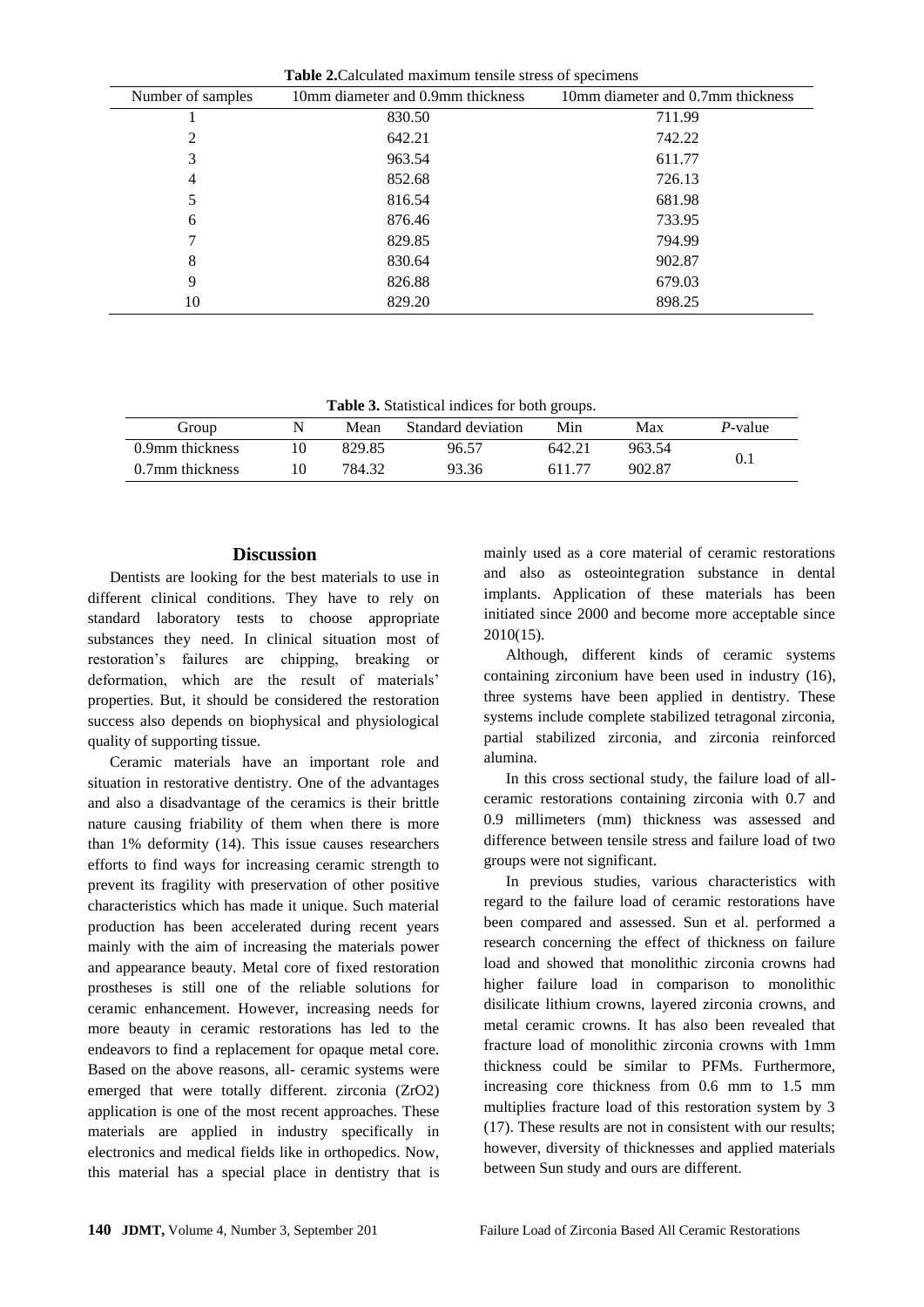Kim et al. (6) conducted a study to assess failure load of zirconia crowns based on the thickness and marginal design of coping, showed thicker coping group (0.7 mm coping thickness including collar height) made high failure load, but coping group without facial collar (0.5 mm thickness) did not differ statistically with standard coping group (0.5 mm coping thickness and 0.2 mm facial collar height). This study was compatible with the present study.

Three other studies emphasized on the preparation design. Castelnuovo et al. (18) evaluated the effect of preparation design on the failure load of ceramic laminates. The results showed that after control group, preparation design without decreasing incisal edge height and preparation design with decreasing less than 2 mm of incisal edge height presented the most failure load, respectively. Stappert et al. (19) measured the failure load of ceramic veneers that prepared with various designs. They demonstrated no statistically significant difference between normal tooth failure load and tooth prepared with different designs which reconstructed with IPS Empress 1 laminate. Khatib et al.'s study (20) revealed that butt-joint preparation obtained considerably more failure load as compared with window and overlap incisal edge preparations. With regard to the laminate material, failure load of samples with IPS e-max CAD was considerably more than IPS Empress CAD.

The effects of materials on failure load have been investigated in some studies. Schmidt et al. reported preparation design and amount of existing tooth structure had a considerable effect on the failure load. A preparation design with a palatal chamfer margin for a non-worn tooth had significantlyhigher failure load than other groups (21).

Alghazzawi et al. (9) compared failure load of zirconia laminates produced to CAD/CAM method with conventional glass-ceramics laminates. They concluded preparation design of tooth will not affect failure load significantly. In addition, lowest fracture rate and highest debonding rate occurred in zirconia laminates; whilst, feldspathic laminates showed opposite results.

Altamimi et al. (8) compared fracture load of monolithic lithium disilicate heat-pressed crowns to zirconia/ fluorapatite. Results indicated that the monolithic lithium-disilicate crowns had more fracture load than other two groups. Fracture load of the anatomical design was also higher than standard design. Effect of different thicknesses has not been assessed in their article.

In our study, only the effect of zirconia thickness on the failure load of all-ceramic laminates were examined. But, according to the previous researches failure load of restorations are influenced by applied materials, preparation methods, finishing line and fabrication method which were not considered in our study. It should be suggested to test different zirconia systems, preparation methods and etc. and repeat the experiments in oral cavity conditions.

# **Conclusion**

The tensile stress of zirconia based all-ceramic restorations produced by CAD/CAM system with 0.7 and 0.9 mm thicknesses were not significantly different. Thus, in clinical situations 0.3mm zirconia core is enough for laminate veneers.

### **References**

- 1. Raigrodski AJ. Contemporary materials and technologies for all-ceramic fixed partial dentures: a review of the literature. J Prosthet Dent 2004;92(6):557-62.
- 2. Lawn BR, Deng Y, Thompson VP. Use of contact testing in the characterization and design of allceramic crownlike layer structures: a review. J Prosthet Dent 2001;86(5):495-510.
- 3. Manicone PF, Iommetti PR, Raffaelli L. An overview of zirconia ceramics: basic properties and clinical applications. J dent 2007;35(11):819-26.
- 4. Piconi C, Maccauro G. Zirconia as a ceramic biomaterial. Biomaterials 1999;20(1):1-25.
- 5. Guazzato M, Albakry M, Ringer SP, Swain MV. Strength, fracture toughness and microstructure of a selection of all-ceramic materials. Part II. Zirconiabased dental ceramics. Dent mater 2004;20(5): 449-56.
- 6. Kim JH, Park JH, Park YB, Moon HS. Fracture load of zirconia crowns according to the thickness and marginal design of coping. J Prosthet Dent 2012;108(2):96-101.
- 7. Lüthy H, Filser F, Loeffel O, Schumacher M, Gauckler LJ, Hammerle CH. Strength and reliability of four-unit all-ceramic posterior bridges. Dent Mater 2005;21(10):930-7.
- 8. Altamimi AM, Tripodakis A, Eliades G, Hirayama H. Comparison of fracture resistance and fracture characterization of bilayered zirconia/fluorapatite and monolithic lithium disilicate all ceramic crowns. Int J Esth Dent 2013;9(1):98-110.